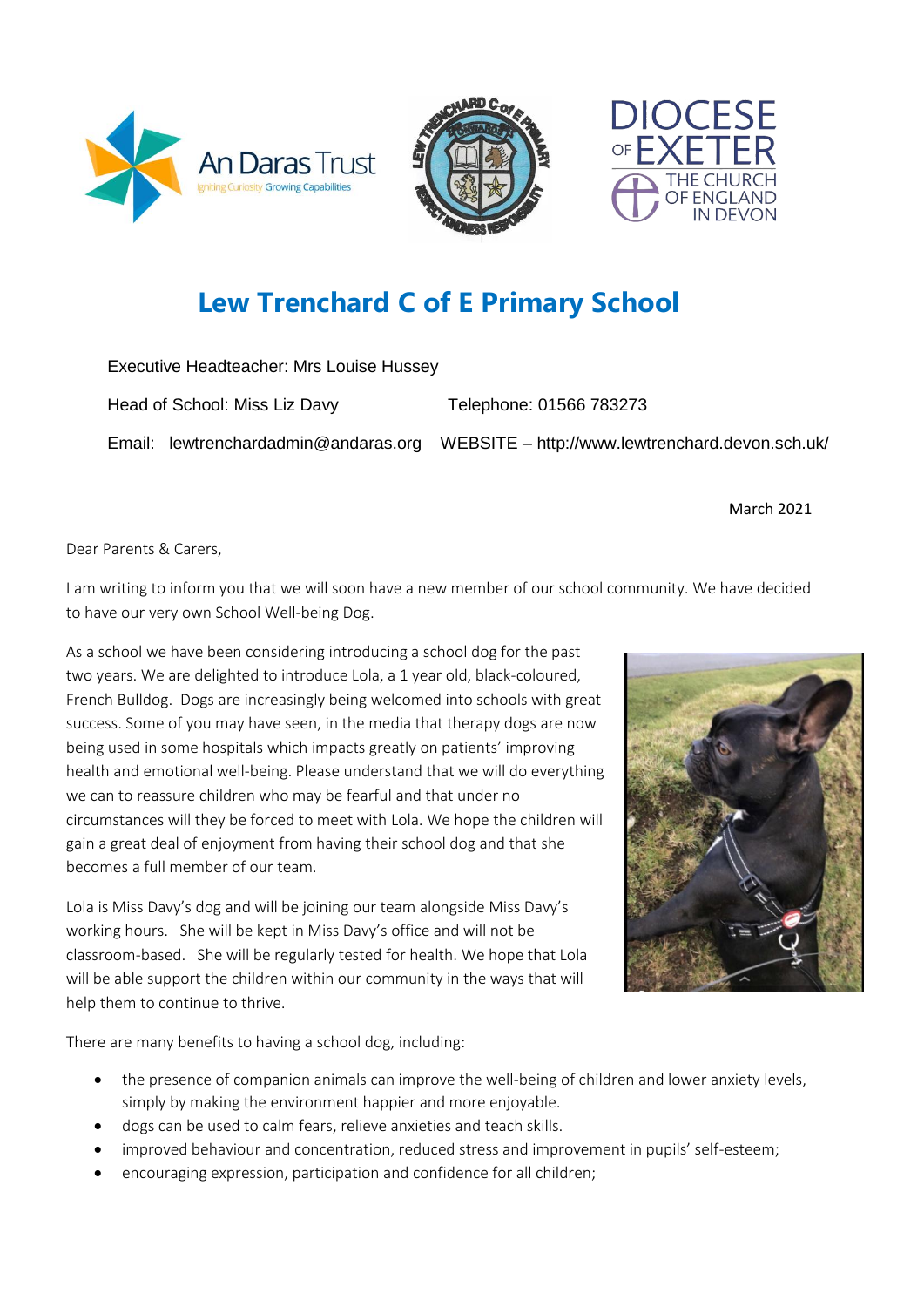- fostering a sense of responsibility;
- motivating pupils to think and to learn, as most children have a high level of natural interest in, enthusiasm for and enjoyment of animals;
- encouraging respect and thereby improving pupils' relationships with each other, parents and teachers;
- teaching children to nurture and respect life;
- helping children build confidence in reading;
- improving overall attendance;
- further promoting our well-being agenda for pupils and staff.

Miss Davy has had the puppy straight from the breeder for a year now. She visited the home of the breeder to ensure that the puppy's temperament and that of its parents, was suitable for interaction with children. Lola is fully vaccinated, wormed and has flea treatment in line with current expectations. She is under a Pet Health Care Plan which will ensure future treatments will continue. Lola lives with Miss Davy, who has four children. They have helped with the puppy's development, training and socialisation. There will always be a designated member of staff present during any interaction with pupils.

Please know that we are aware of those pupils with allergies and that a full risk assessment has been completed. Lola will not be based in any classrooms and therefore contact with any children who may have an adverse reaction can be avoided. Lola's main place of residence will be in the main office area, where Miss Davy is based. She will slowly be introduced to the school community and we will begin by introducing her to small numbers of children- never more than 2 at a time. Whilst moving around the school, Lola will be kept on a short lead and will always be with an adult. In a further assembly, before her arrival, we will discuss with the children the rules and expectations about having Lola in school and we will again highlight the many benefits and rewards, too.

However, should you have any queries or questions on the matter then please do not hesitate to contact the school. Equally should you wish your child NOT to meet with or spend any time with Lola please register your concerns to withdraw your child from contact. In the meantime, please see the FAQs below.

To complete a permission form for your child, please click on the link below:

<https://forms.gle/VAqSonmZumUgV7wT6>

Sincerely yours,

*Louise Hussey*

Executive Headteacher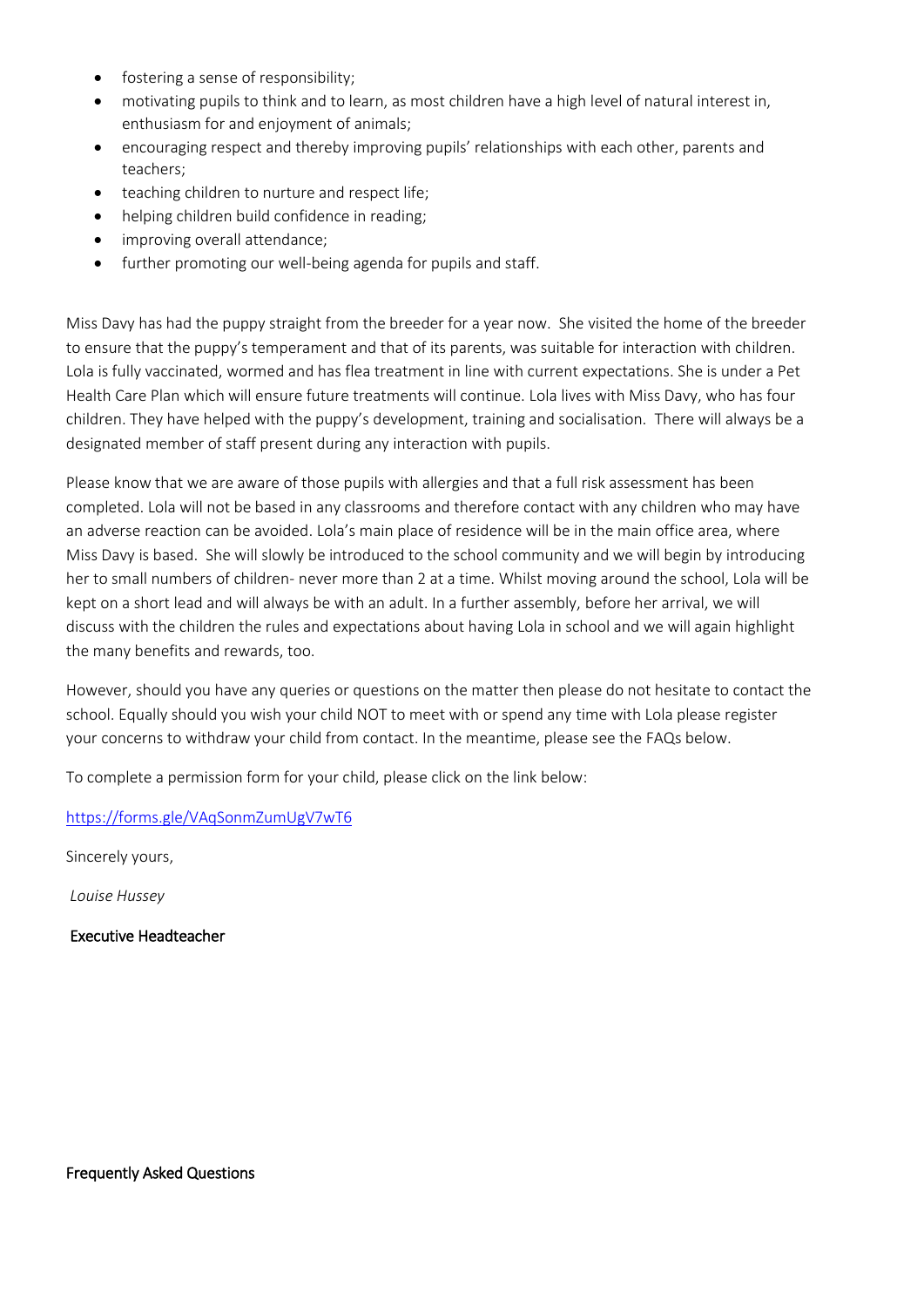#### Q Who is the legal owner of the school dog and who pays for its costs?

A. The legal owner of the dog is Miss Davy and she will care for Lola out of school hours. Miss Davy will bear the costs associated with Lola; the school budget will remain unaffected. The dog is insured by the owner, Miss Davy and is also covered by the school's public liability insurance.

#### Q Has the school dog come from a reputable breeder?

A. Yes. Lola is a French Bulldog. This breed is renowned for being well-trained, friendly and sociable. The home was visited and checked to be suitable.

#### Q Will a school dog be a distraction?

A. Lola will be kept in Miss Davy's office area. We will be careful to ensure that time spent with the school dog is shared among the children fairly. We will also ensure that children who are not involved in regular, direct contact with the dog are still able to participate in a number of ways, over the course of the school year, should they wish to do so.

#### Q Has a risk assessment been undertaken?

A. Yes, we have carefully considered having a dog in school and we have sought advice from many sources, including other schools that successfully have a school dog. We are finalising our School Dog Policy and that and the risk assessment will be available to view on our website.

## Q Who is responsible for training?

A. Miss Davy is the legal owner of the school dog and, as a result, she will be responsible for Lola's training. Appropriate training has already been carried out as Lola is a year old.

## Q. How will the school dog be toileted to ensure hygiene for all?

A. In the interest of health and hygiene our school dog will be toileted away from the play areas where children have access. Thus, there will be no chance of the children coming into contact with any faeces. Our policy of no dogs in the playground is still applicable. We are unable to put effective control measures in place that guarantee temperament and safety when children come into unsupervised contact with unknown dogs.